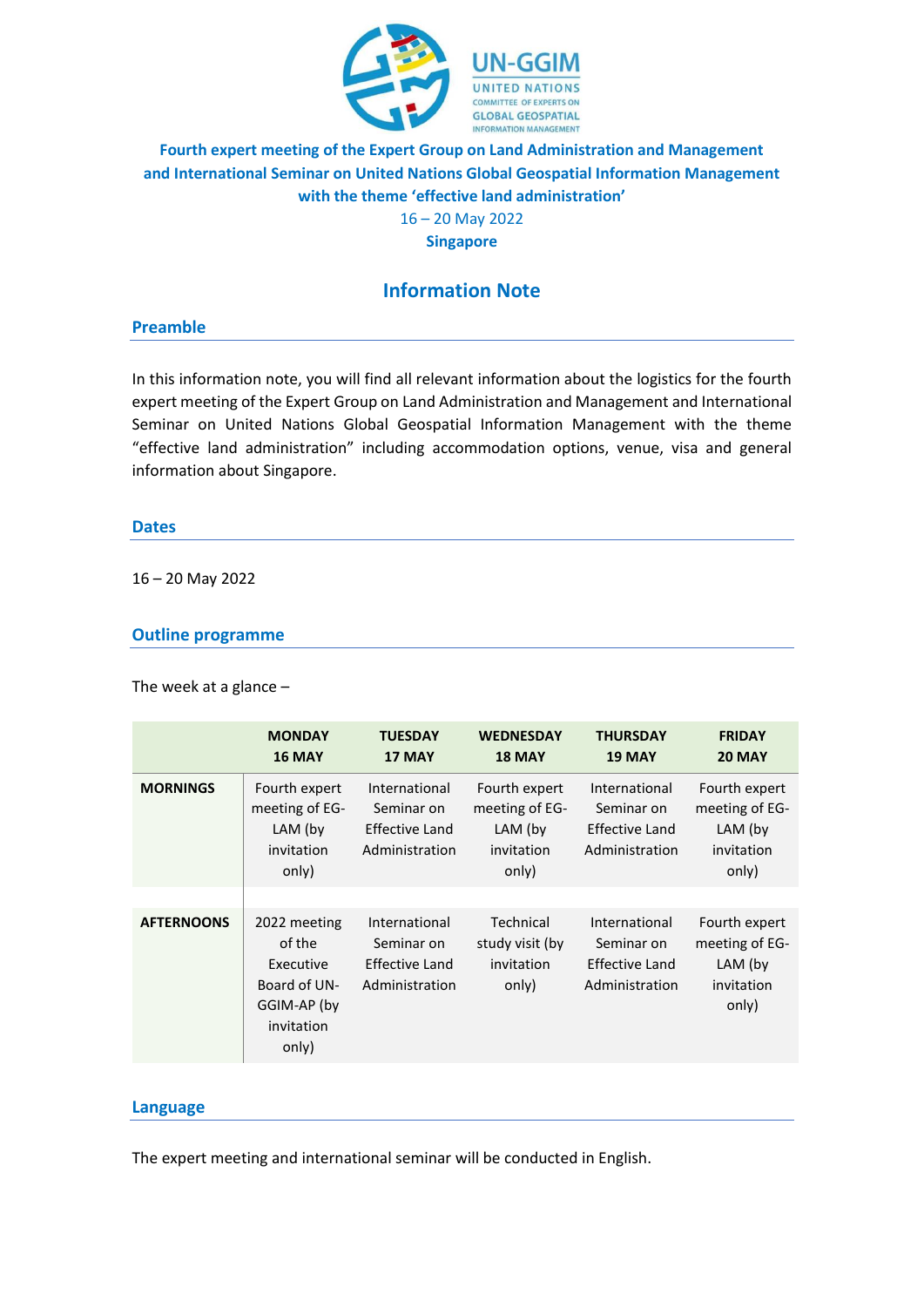## **Registration**

The Singapore meeting of the United Nations Expert Group on Land Administration and Management is a closed meeting and participation is by invitation only. The meeting of the Executive Board of UN-GGIM-AP is also a closed meeting and participation is by invitation only.

The International Seminar on United Nations Global Geospatial Information Management with the theme 'effective land administration' on  $17<sup>th</sup>$  and  $19<sup>th</sup>$  May 2022 is open to participants from governments, United Nations system, international organizations, the private sector, academic and research institutions and civil societies. Interested participants must email their requests to participate in the International Seminar to the Singapore Land Authority (via email: evert mulder@sla.gov.sg) with a copy to the UN-GGIM Secretariat (email: [frani@un.org\)](mailto:frani@un.org). Prior registration for the international seminar is required for all participants.

### **FAQ to facilitate entry into Singapore**

Please refer to the updated Information - [Travel methods for Singapore](https://ggim.un.org/meetings/2022/4th-EG-LAM/documents/Information-Travel-Methods-into-Singapore_SLA_6Apr.pdf) for details.

#### **Which documents are required to board the plane?**

Please ensure that your passport has a minimum of 6-month validity period beyond the scheduled date of entry to Singapore.

Attendees are to obtain entry visa (if applicable), purchase travel insurance, secure a selfisolation accommodation, download the Trace-together application, and submit their Health Declaration and Digital Vaccination Certificate before departing for Singapore. Please refer to the tables and links below for more details.

Visitors may refer to ICA's website ([https://www.ica.gov.sg/enter](https://www.ica.gov.sg/enter-depart/entry_requirements/visa_requirements)depart/entry requirements/visa requirements) for information on visa requirements and application.

#### **What are the current COVID-19 regulations to enter Singapore from my country of residence?**

Visitors must purchase travel insurance for the entire duration of their stay in Singapore, with a minimum coverage of S\$30,000 for COVID-19-related medical treatment and hospitalization costs, prior to travelling to Singapore. Should their COVID-19 treatment cost go beyond S\$30,000, visitors will have to pay for the excess. For the list of available travel insurance products offered in Singapore, refer to [https://safetravel.ica.gov.sg/health/insurance-and](https://safetravel.ica.gov.sg/health/insurance-and-treatment/)[treatment/.](https://safetravel.ica.gov.sg/health/insurance-and-treatment/)

Take a pre-departure COVID-19 Polymerase Chain Reaction (PCR) test at an internationally accredited or recognized laboratory/clinic/medical facility; [https://www.moh.gov.sg/covid-](https://www.moh.gov.sg/covid-19/statistics/accreditation-bodies-for-covid-19-testing)[19/statistics/accreditation-bodies-for-covid-19-testing](https://www.moh.gov.sg/covid-19/statistics/accreditation-bodies-for-covid-19-testing) or a professionally-administered Antigen Rapid Test (ART) within 2 days before departure for Singapore.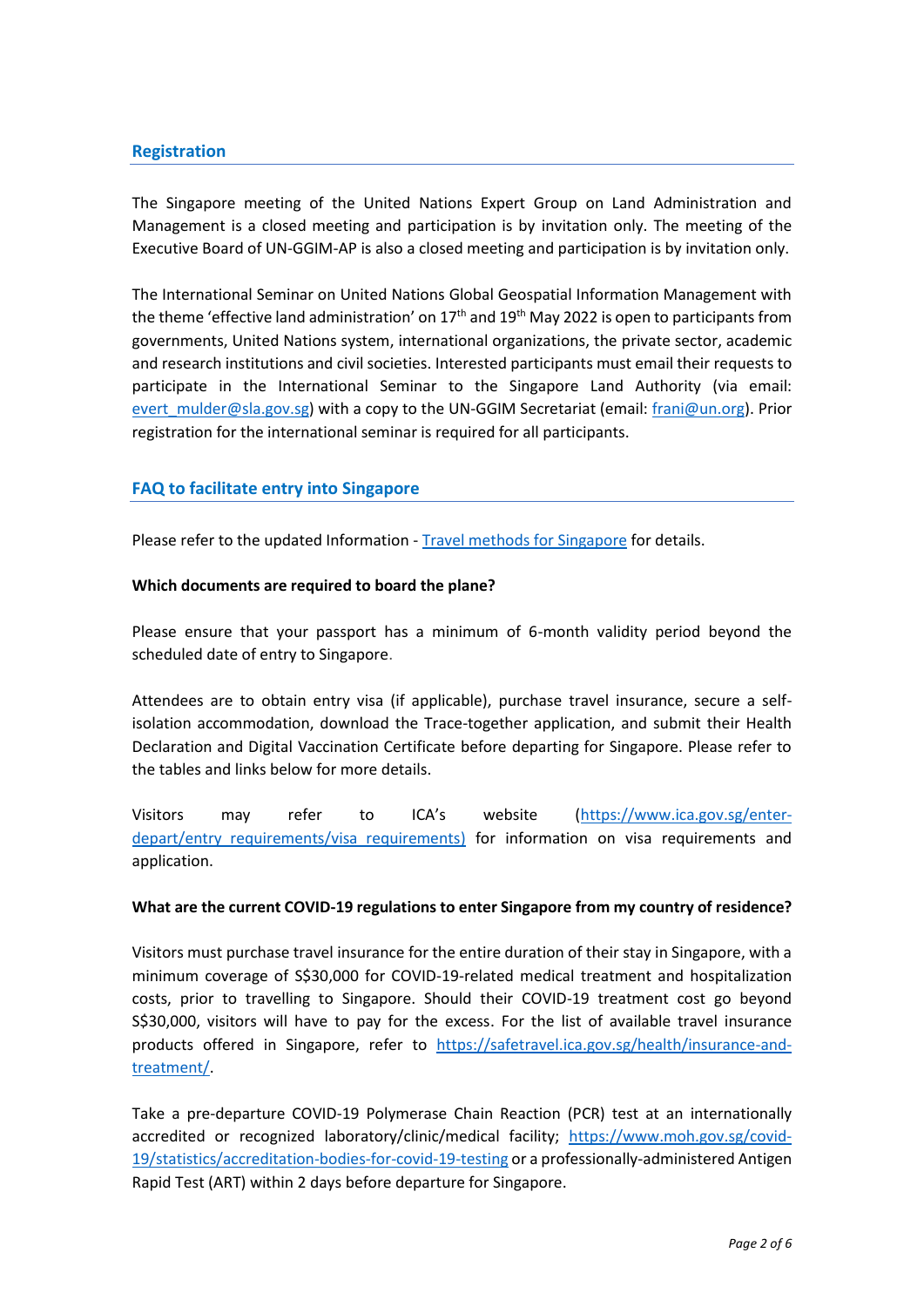Travelers should obtain a test report that:

- i. Is in English (or accompanied with an English translation);
- ii. Contains the traveler's name, and either date of birth or passport number (per the passport used to travel to Singapore);
- iii. Reflects the date and time the test was taken, the name of the testing institution; and
- iv. Has a negative test result.

Pre-departure test is not required if you:

- a. Are entering Singapore via Land;
- b. Tested positive for COVID-19 between 7 to 90 days before your date of departure for Singapore - use [this tool](https://www.checkfirst.gov.sg/c/7f36b15e-3d3d-4b95-a904-7a5de6c6ddfb) to check if the pre-departure test can be waived, and the documentation required to prove recovery.

*Illustration of acceptable 2-day timeline: A traveler departing for Singapore on 3 April 2022 should take a pre-departure COVID-19 test no earlier than 1 April 2022.*

Travelers who test positive for COVID-19 must abide by the relevant COVID-19 recovery protocol immediately.

<https://www.covid.gov.sg/well-and-positive-or-condition-assessed-mild-by-doctor> <https://www.covid.gov.sg/travellers> <https://safetravel.ica.gov.sg/health/insurance-and-treatment#cost>

All visitors to Singapore must download the TraceTogether app prior to their departure for Singapore. Upon arrival, visitors must activate and use the app for the duration of their stay in Singapore. [\(https://www.tracetogether.gov.sg/\)](https://www.tracetogether.gov.sg/)

### **How do I prove that I am fully vaccinated?**

All travellers must comply with the latest public health measures. This includes the use of the TraceTogether app for the identification of close contacts of a positive COVID19 case, and/or showing proof of vaccination in settings where Vaccination-differentiated Safe Management Measures (VDS) apply. If you are vaccinated overseas, your vaccination status will be reflected on the HealthHub or TraceTogether mobile application after arrival in Singapore. If your vaccination status is inaccurately reflected, use this form for assistance. Visit the Ministry of Health website for the latest public health measures.

## **Immigration Requirements**

### Passports:

One of the visa application requirements for entry into Singapore is that all passports need to have a minimum of six months validity from date of arrival in Singapore. The Singapore High Commission recommends that you renew or extend the passport if this is not the case.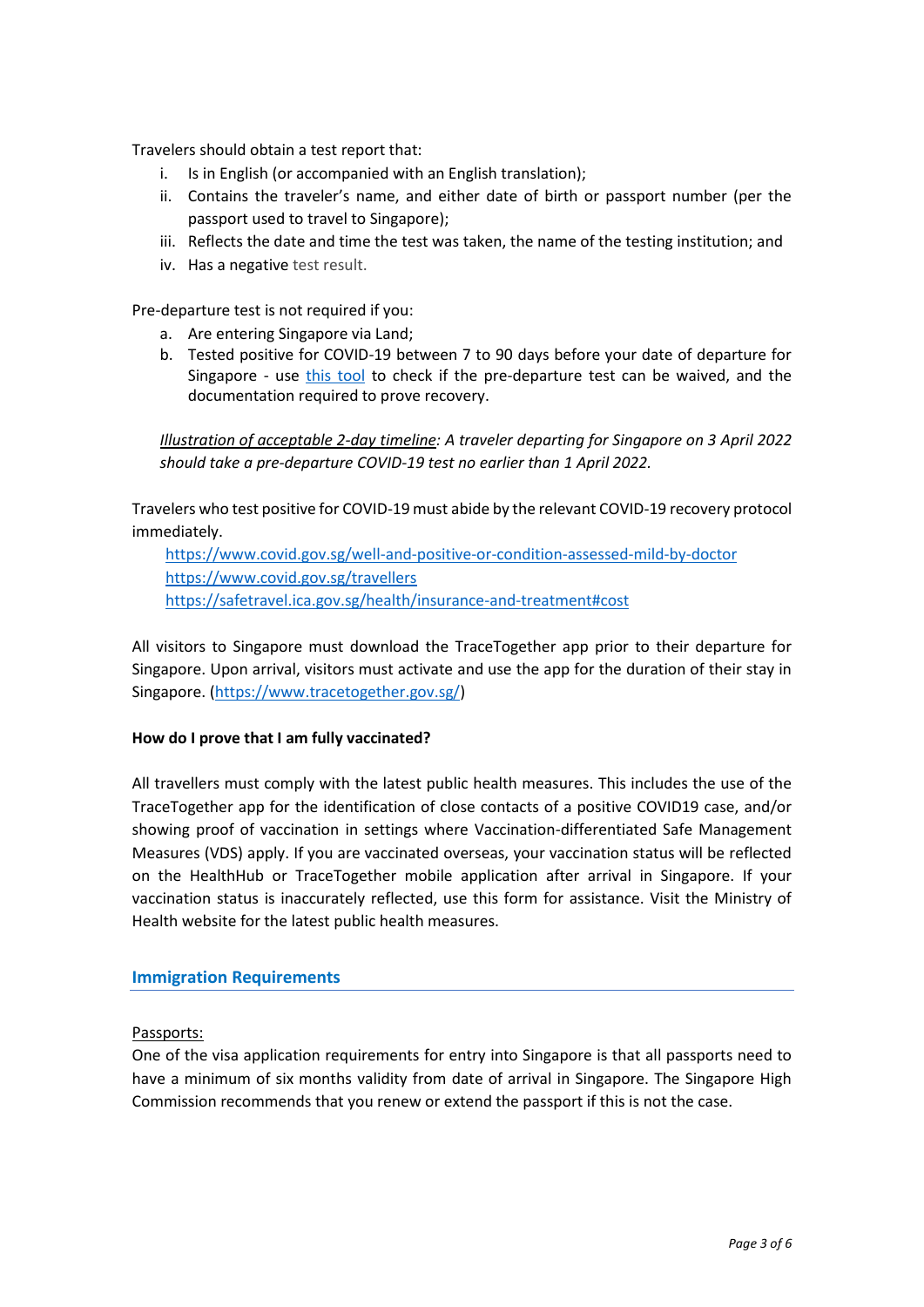Visas:

Visitors may refer to ICA's website [https://www.ica.gov.sg/enter](https://www.ica.gov.sg/enter-depart/entry_requirements/visa_requirements)depart/entry requirements/visa requirements for information on visa requirements and application.

### Submit the SG Arrival Card with electronic Health Declaration:

Submit your SG Arrival Card within three (3) days prior to the date of arrival in Singapore. This is to avoid unnecessary delays during immigration clearance.

Submit your SG Arrival Card vi[a https://eservices.ica.gov.sg/sgarrivalcard/](https://eservices.ica.gov.sg/sgarrivalcard/) or through the official "SG Arrival Card" mobile application that can be downloaded for free from either the App Store (iOS) [\[https://apps.apple.com/sg/app/sg-arrival-card/id1453116053\]](https://apps.apple.com/sg/app/sg-arrival-card/id1453116053%5d) or Google Play (Android) [\[https://play.google.com/store/apps/details?id=com.idemia.eac\].](https://play.google.com/store/apps/details?id=com.idemia.eac%5d)

## **Singapore Changi Airport**

### Transportation from the airport:

All commutes made before the traveler is tested negative for COVID-19 on their post-arrival 24 hour Antigen Rapid Test should only be made using private transport, taxis (including streethailed taxis) or private-hire car (GrabSHN, Go-Jek, Ryde, MVL Tada).

Travelers may use public transport (e.g., trains, buses) only after they have tested negative on their on-arrival test.

### **Venue**

The meeting and international seminar venue is the Suntec Singapore Convention & Exhibition Centre.

## **Access by Public Transportation**

Getting around Singapore is simple by Public Transport, Active Mobility, Taxis & Private Hire Cars and Driving. More information can be found here [https://www.lta.gov.sg/content/ltagov/en/getting\\_around.html.](https://www.lta.gov.sg/content/ltagov/en/getting_around.html)

## **Accommodation options**

Some accommodation options can be booked via [https://www.agoda.com/,](https://www.agoda.com/) [https://www.booking.com/,](https://www.booking.com/) [https://www.klook.com/,](https://www.klook.com/) [https://www.trip.com/.](https://www.trip.com/)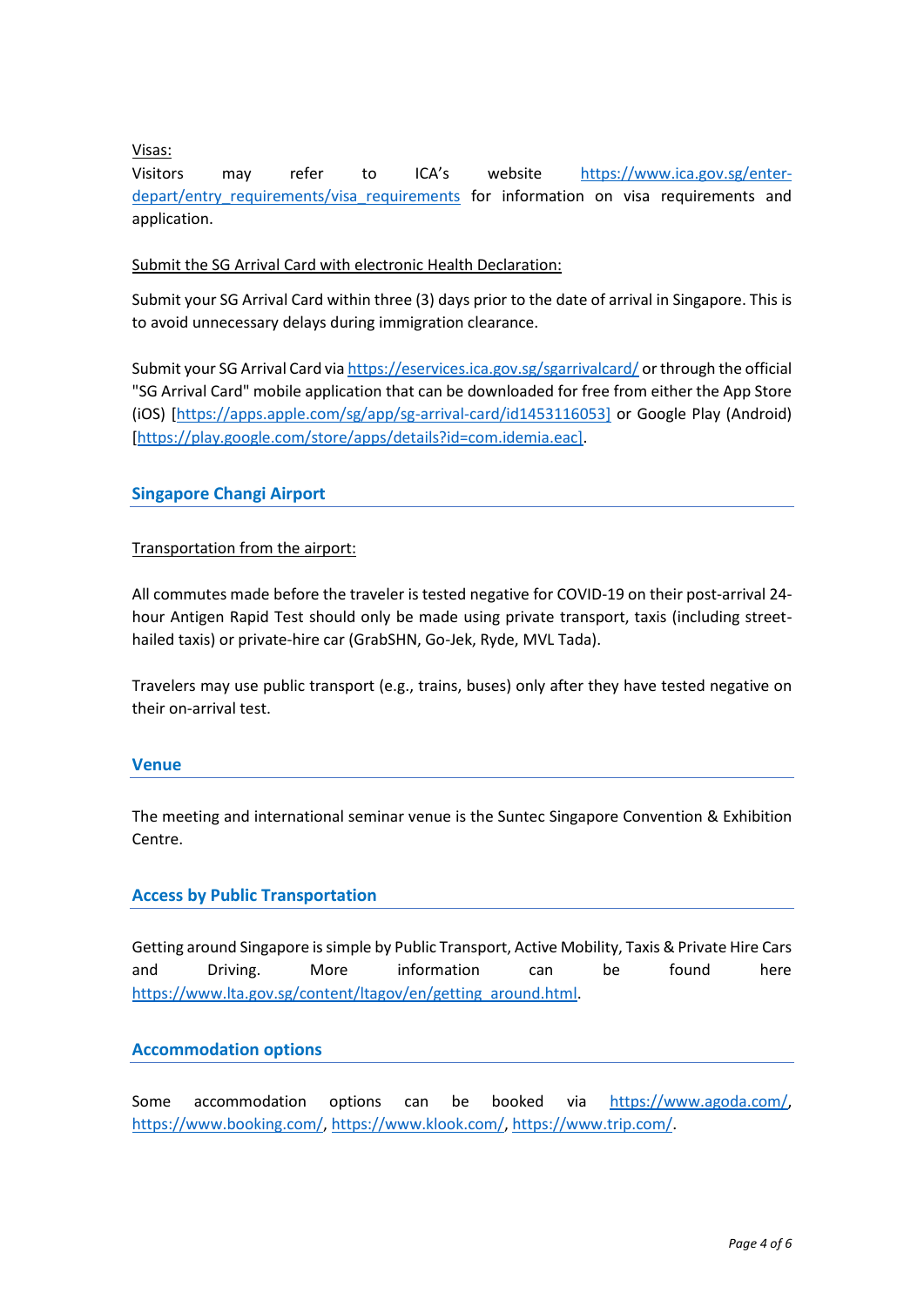## **Enquiries**

For questions related to the meeting arrangements and in particular, logistical arrangements, please contact the following:

Ms. Sandy Teo (sandy teo@sla.gov.sg)

#### **Currency and Exchange**

Singapore Dollar (SGD) can be calculated based on currency converter, [https://finance.yahoo.com/currency-converter/.](https://finance.yahoo.com/currency-converter/)

### **Electricity**

In Singapore the power plugs and sockets are of type G. The standard voltage is 230V and the standard frequency is 50 Hz.



#### **Time Zone**

To check the time difference between Singapore and your country, please refer to <https://24timezones.com/difference>

#### **Weather**

Singapore weather is based on a tropical climate and with the Equator just 1.5 degrees south, days are generally sunny and seasons less distinct. Although rainfall is experienced almost daily, showers are sudden and heavy but short lived. Nevertheless, the majority of Singapore's rainfall occurs from November to January during the northeast monsoon. During this time, Singapore's weather can sometimes be characterized by longer spells of continuous rain however temperatures still remain warm.

Visitors are recommended to carry umbrellas as they not only provide protection from the sun, but also from the thunderstorms that can occur at any time of the day throughout the year. Sumatran forest fires from May to October can also cause an unpredictable and dense haze that settles on the city but dissipates quite quickly.